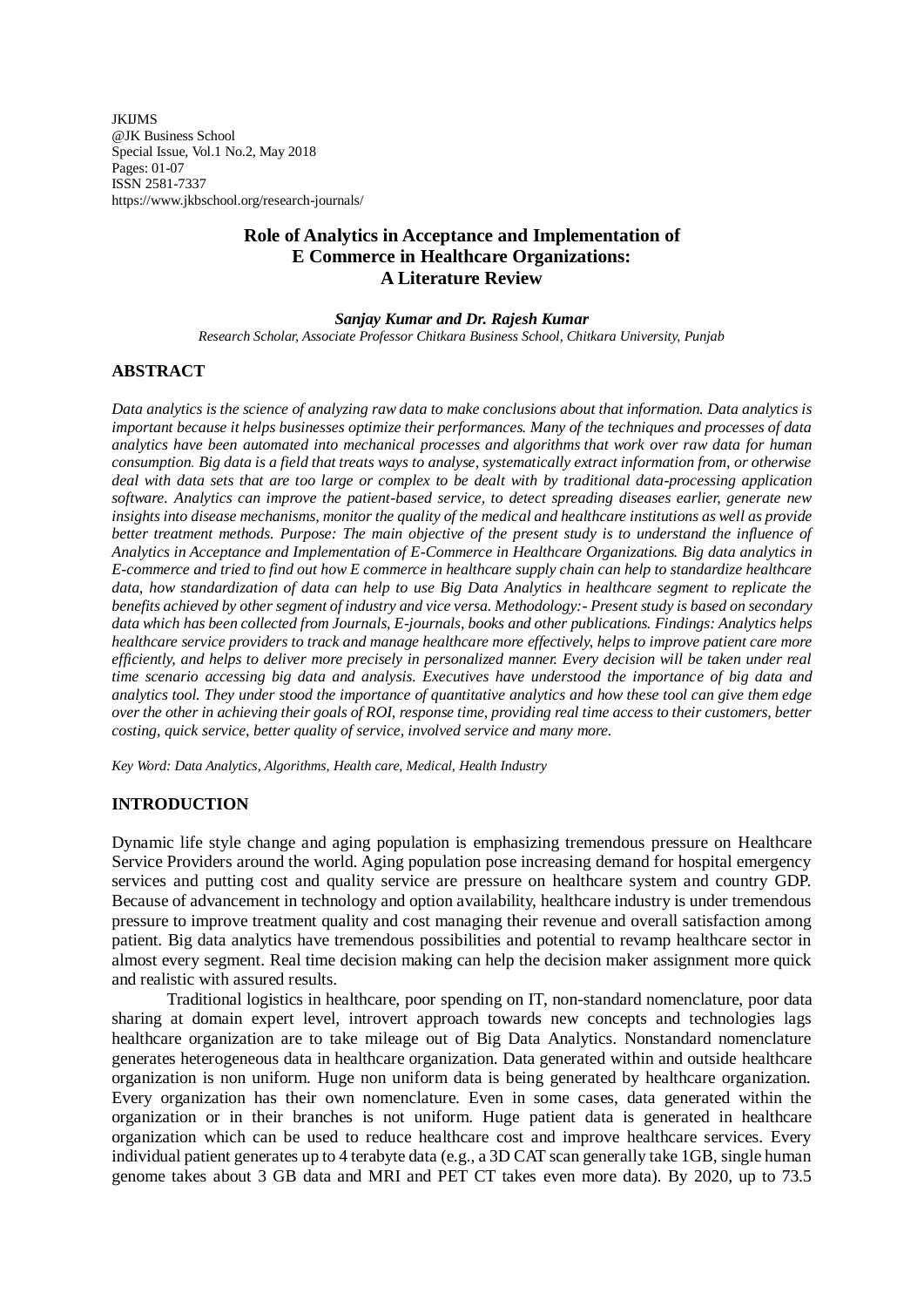zettabytes data will be produced, which was 2.52 zettabytes in 2010, an exponential growth of 4300 percent in data generation is expected. E-Commerce in healthcare can help healthcare organization to generate standardized data. Adopting e-commerce in healthcare will help internal and external healthcare associates to work under real time scenario improving their trust level, involvement, association and ownership working towards the same goal. This intern help healthcare organization to deliver better, accountable, affordable, acceptable and cost effective healthcare services to patients taking mileage of big data analysis using their homogeneous data. E commerce in healthcare organization will help healthcare organization to generate quality homogeneous data which intern will help healthcare organization to analysis big data. Big data analytics is outcome of two technical evaluations, first big data and second analytics which includes predictive analytics, data mining, Statistics, Neural Network, artificial intelligence and many more. Cortada et al. 2012, is of the view that fact based decision making in healthcare planning, management, measurement and learning can be achieved using healthcare Analytics. Healthcare Analytics means fact based decision making understanding business insight using big data applying analytics, e.g. statistical, contextual, quantitative, predictive, cognitive and other model. Big data and Analytics give critical insight to management, executives and managers and help them to take decision under real time scenario to achieve organizational goal and competitive advantages. Analytics fulfil every one requirement in the organization providing analytics information subject to their domain requirement to take fact based decision. March 2015, emphasized that big data analysis not only improves profits and cut down waste. It has ability to predict epidemics, cure diseases, improve healthcare services, improves quality of life and reduces preventable death. Winters- Miner. 2014, believed that predictive analysis is next revolution both in Statistics and Medicines.

#### **OBJECTIVE OF THE STUDY**

The main objective of the present study is to understand the influence of Analytics in Acceptance and Implementation of E-Commerce in Healthcare Organizations. Columbus. 2014, is of the view that Big Data Analytics improved the growth of 56% firms in United States (USA) to 10% or more. Kiron et al. 2014 is of the view that this growth encouraged 91% of Fortune 1000 companies of USA to invest in Big Data Project. Riggins 1999, is of the view that e commerce helps organizations to take this dynamic advantage analyzing Big data (e.g., real-time customer service, dynamic pricing, personalized offers or improved interaction). Analytics of healthcare data allow domain expert and other professional to work and take decision under real time scenario. Ease of operation and taking all present and future decision under real time scenario helps the acceptance and implementation of E –Commerce in Healthcare organizations. Use of Analytics helps the top management, domain expert and professionals to understand the tangible and intangible benefits of E- Commerce in healthcare organizations. Ecommerce in healthcare helps to get these dynamic advantages of Big Data Analysis by standardization of healthcare data which is one of the basic requirements of big data analysis. Healthcare organizations are generating big data but of no use. Poor quality heterogeneous generated in healthcare world is of no use. Self-explanatory homogeneous data that have the capability to speak and hand shake with in the healthcare segment is the need of the hour. There is big scientific saying that "garbage in garbage out", standardization of healthcare data is the need of hour to get mileage out of Big Data Analytics, which is possible by the implementation of e commerce in healthcare segment. E-Commerce can help the organization to integrate their internal and external operations helps to generate quality homogeneous data.

## **RESEARCH METHODOLOGY**

Present study is based on secondary data which has been collected from Journals, E-journals, books and other publications. Literature from 2002-2017 has been studied in chronological order to understand and analyze the Role of Analytics in Acceptance and implementation of E-Commerce in Healthcare sector. Researcher has gone through literature related to Big data and analytics in healthcare, Healthcare Industry Improvement with Business Intelligence, E Commerce in Supply Chain Management, Healthcare Supply Chain Management, literature related to the use of internet and technology in supply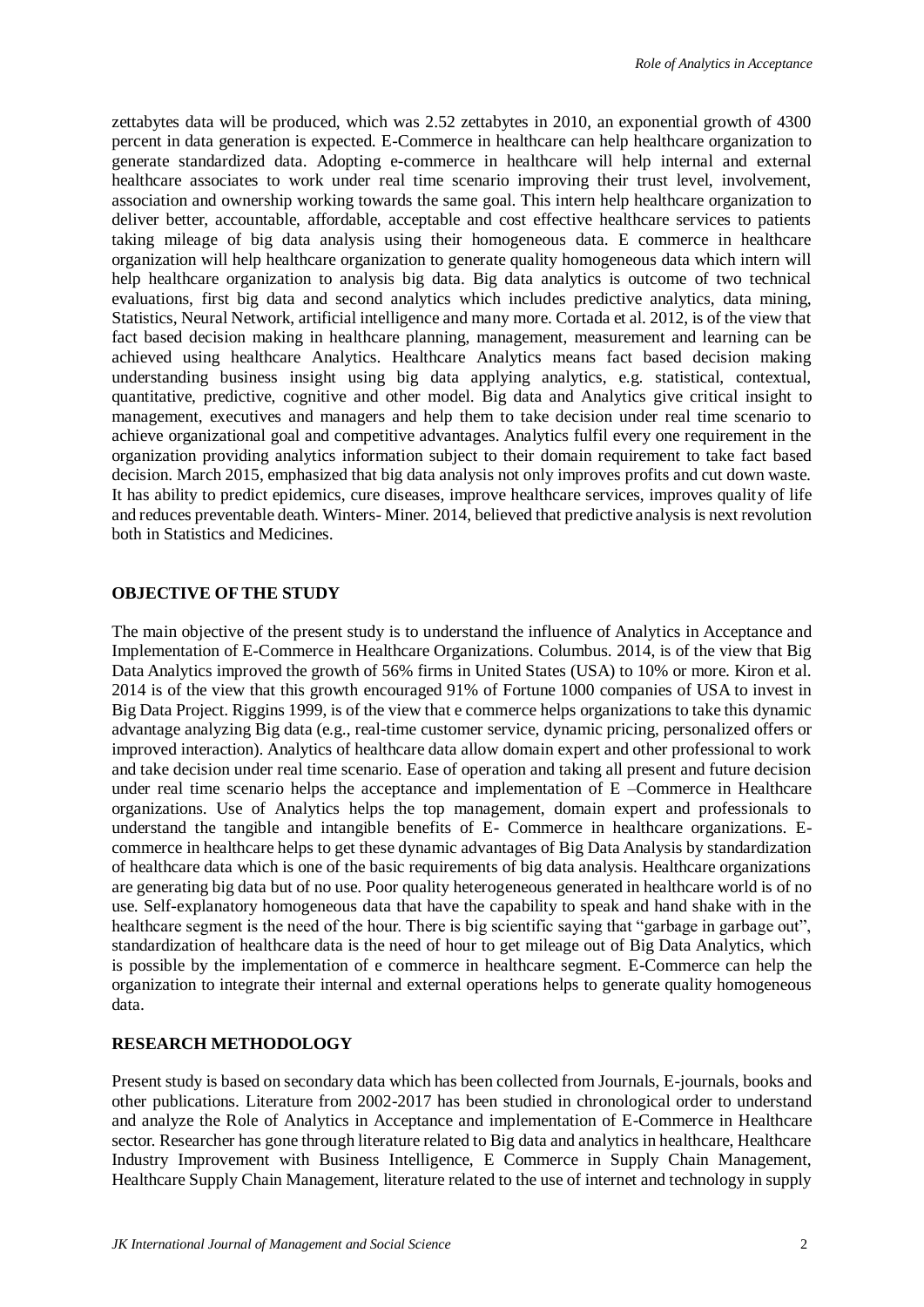chain management, Big data analytics in E-commerce and tried to find out how E commerce in healthcare supply chain can help to standardize healthcare data, how standardization of data can help to use Big Data Analytics in healthcare segment to replicate the benefits achieved by other segment of industry and vice versa.

## **REVIEW OF LITERATURE**

**Devaraj et al. 2002**; Williamson 1981, emphasis that e commerce firms can improve their profits improving their managerial transaction cost, time cost, market transaction cost and response time with better exploration of big data.

**Raimanohar, 2004**; is of the view that big data having feature as clean, clear, complete, correct, consistent and currently is need of the hour having double digit growth and helps the organization to gather better market and competition insight.

**Davenport and Harris, 2007**; explains that big data analysis helps e commerce organization to explore loyal and profitable customer, pricing, customer care, quality policy, inventories and track and trace of their product and services.

**Walter, 2008**; emphasized that channel partner relationship, data sharing within and outside channel partners and multidirectional supply chain integration contributes to E-Commerce in supply chain management.

**Bose 2009**; is of the view that Big data analytics as "group of tools" used to extract, analyses interpret information to get insight of data and predict the possible outcomes of decisions.

**Davenport, 2010**; is of the view that Business analytics creates facts based decision making culture is the organization and considers to be high business performance tool having utility in almost every segment of the organization. Big data analytics helps every segment of the organization to take decision under real time scenario in the light of big data analytics. Quantitative analysis, predictive models and statistical tool helps the organization to get insight of the data allowing maximum mileage out of it.

**Davenport, 2010**; further emphasized that Big Data Analytics helps organizations to improve their decision making and problem solving under the light of Big Data and Business Analytics tools (e.g. Quantitative analysis, predictive models and statistical tool**). Gartner, 2011** defined that analysis of big data is complex because of three dimensions of big data, i.e., Variety, Velocity and Volume.

'Variety' means big data is composition of heterogeneous non-uniform data from many sources both structured and unstructured. Big data is made up of Physician's Notes, Clinical Data, Electronic Medical Records, CT, MRI and other Medical Images, Machines generated data, Machine's sensor data, Hospital Information System data, Pharmaceutical, R&D, Clinical Trial, Journal Articles, Insurance companies data, Social Media (Twitter, Blogs, Facebook, LinkedIn, healthcare communities, web pages) and other (**Raghupathi and Raghupathi 2014**).

'Velocity' refers to receiving or transmission of real time big data at very fast pace and reaching in burst than at constant rate.

'Volume' means, big data or extremely large data is generated. For example a 3D CAT scan generally take 1GB, single human genome takes about 3 GB data and MRI and PET CT takes even more data.

**Gobble, 2013**; is of the view that Big data analytics is next big thing in innovation.

**Manyika et al., 2011** elaborated big data and business analytics as the next big thing for innovation, competition and productivity.

**Ann Keller et al., 2012**; opined that Big Data Analytics has revolutionized science and technology. **Cortada et al., 2012**; is of the view that fact based decision making in healthcare planning, management, Measurement and learning can be achieved using healthcare Analytics. Healthcare Analytics means fact based decision making understanding business insight using big data applying analytics, e.g. statistical, contextual, quantitative, predictive, cognitive and other model.

**Gantz and Reinsel., 2012**; elaborated that Big data, Big Data Analytics, and the presentation of analyzed data to get insight of opportunities and problem area for decision making are three main characteristics of big data analytics that allows the creation of business value in terms of new products or services ideas and innovations.

**Koirala 2012**; is of the view that e-commerce firms are the early adaptor of big data analytics to remain on top of the business giving competitive edge to competition.

**McAfee and Brynjolfsson, 2012;** is of the opinion that Big data analytics has become big buzz for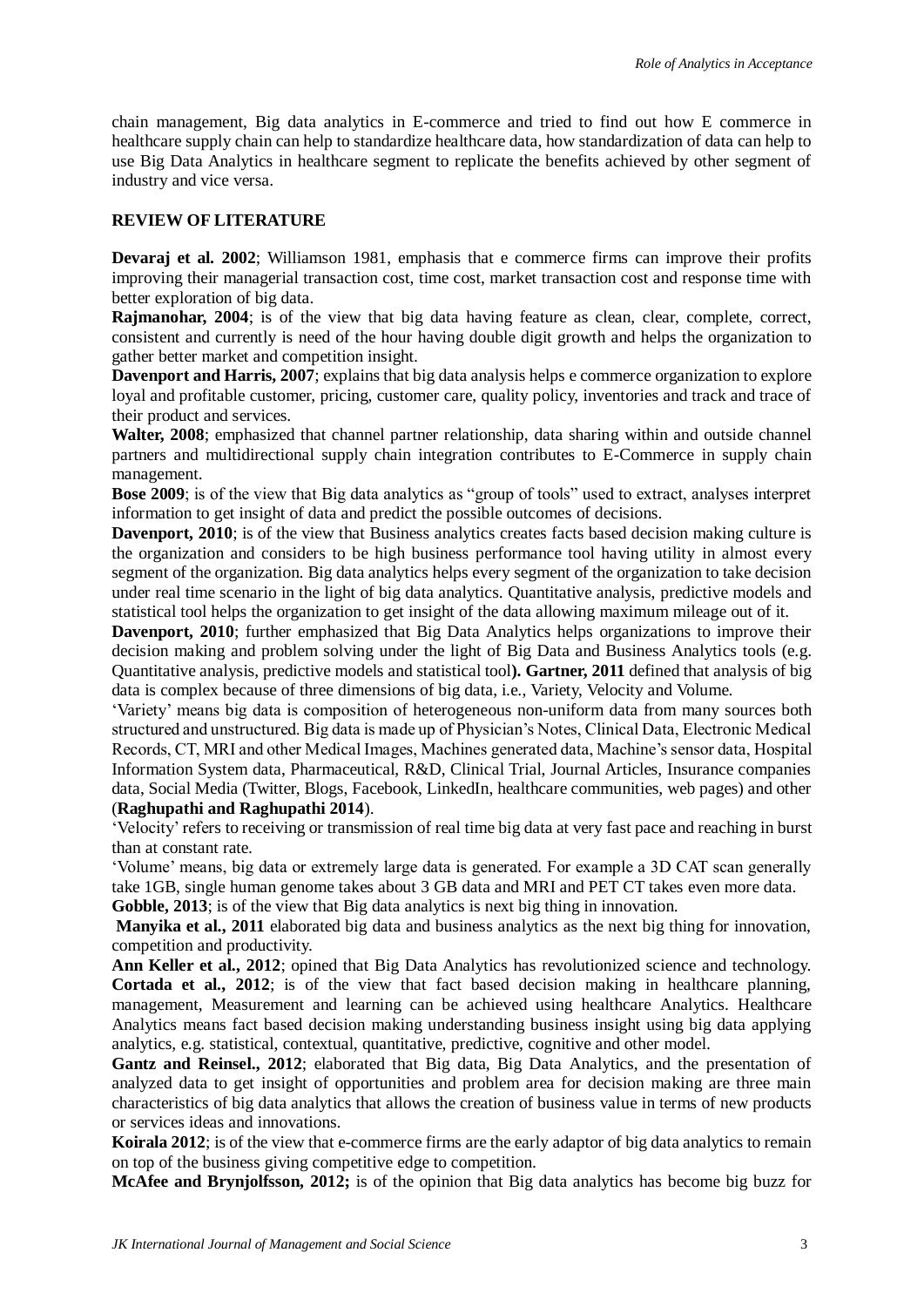organizations, researchers and e-commerce organizations. He is of the view that big data analytics importance is catalyzed by the fact that e- commerce companies introduced big data analytics in to their operation and decision making process experiences 5-6% higher returns than their counterparts.

**McAfee and Brynjolfsson, 2012** emphasis that Big Data Analytics is the next frontier for innovation, productivity, competition and management revolution.

**Miller, 2012** identified that advancement in technology resulted generation of huge patient data, average 4 terabyte data per patient. This data includes genomics – driven data and other patient's electronics and digital data (patient pathology and radiology diagnosis report, electronic health record, insurance records, pharmacy data, patient feedback and follow-up data).

**Smith, et al., 2012** opined that healthcare supply chain becomes more complex and logistic process is the key driver of cost and quality of healthcare delivery. Author conducted survey of healthcare supply chain professionals to investigate efficiencies and improvement opportunities with in healthcare supply chain management and are of the view that data standardization is lacking across the healthcare supply chain. They came out with benefits and limitations of data standardization. Author further elaborated the barriers to data standards implementation (Lack of Resources, Information Technology, Supply Chain Partners, Lack of Knowledge, Low Priority, System Diversity, Universal Acceptance, Data issue, Management Buy in, Cultural Resistance) and gave relative importance of these barriers.

**Strawn, 2012** identifies big data as the fourth paradigm of science.

**Fulgoni, 2013** is of the view that big data analytics will give boost to short term decision making culture. He further elaborated that big data analytics gives opportunity to organization to set their goal, accordingly they will gather evidence based information, will explore possible options, get insight of possible options, accordingly decide best possible option and take action, under the presence of fact and figures review the action.

**Gobble, 2013**; emphasized big data as next big thing in innovation.

**Jao 2013**; emphasized that big data analytics further intensify its use in e commerce providing critical insight of the problem to take informed decision.

**Jao 2013**; further explains that big data analytics helps the e commerce organization to track and understand the buyer behaviour and allow them to design their offers and pop up to convert them repeat buyer.

**Miller 2013**; is of the view that big data analytics allows e commerce organization to get better insight of their data, higher conversion rate, improves decision making, improves data exploration and empower customers.

**Tweney, 2013**; emphasize that big data analysis improves overall customer experience.

**Columbus, 2014**; is of the view that 56% organization that make big data analytics part of their management process system got 10% or more growth.

George et al., 2014; is of the view that big data analytics helps organization for real time process

measurement and monitoring for better quality management, logistics and order fulfilment cycle. Big data analytics helps real time diagnosis and detection of process issues, helps facility automation reducing delays and down time.

**Harvard business review, 2014**; emphasize that healthcare cost and quality can be improved providing accurate and fast information to all concerned. Worldwide governments and healthcare service providers are looking for economical way out to reduce healthcare burden on their GDP and patient out of pocket expense. Patients are looking non-traditional options of healthcare and treatment e.g. tele medicine, mobile healthcare, at home healthcare and treatment services, remote healthcare centre, clinics at pharmacy stores and other. By the use of smart phone application attaching any device or with the use of video conferencing people are performing blood and urine tests at home, getting their prescription sending digital photo of their wound or BP report or ECG or body rash or skin problem to remote physician. They are getting their chemotherapy done at home getting rid of costly hospitalization bills. They are getting their stitches or staples removed from clinic at nearby pharmacy store and any more. This facility is also helping physician and healthcare service providers to serve more and more patient using these high tech devices and IT and telecom arrangements. Big data, analytics, IT and internet helps to optimize cost, quality, time, frequency and comfort of healthcare service. Big data improves the possibilities of working under real time scenario exploring more possibilities of new R&D providing better patient care with more comfort and greater efficiency.

**Kiron et al., 2014;** elaborated that fact based real time decision making under the light of data insight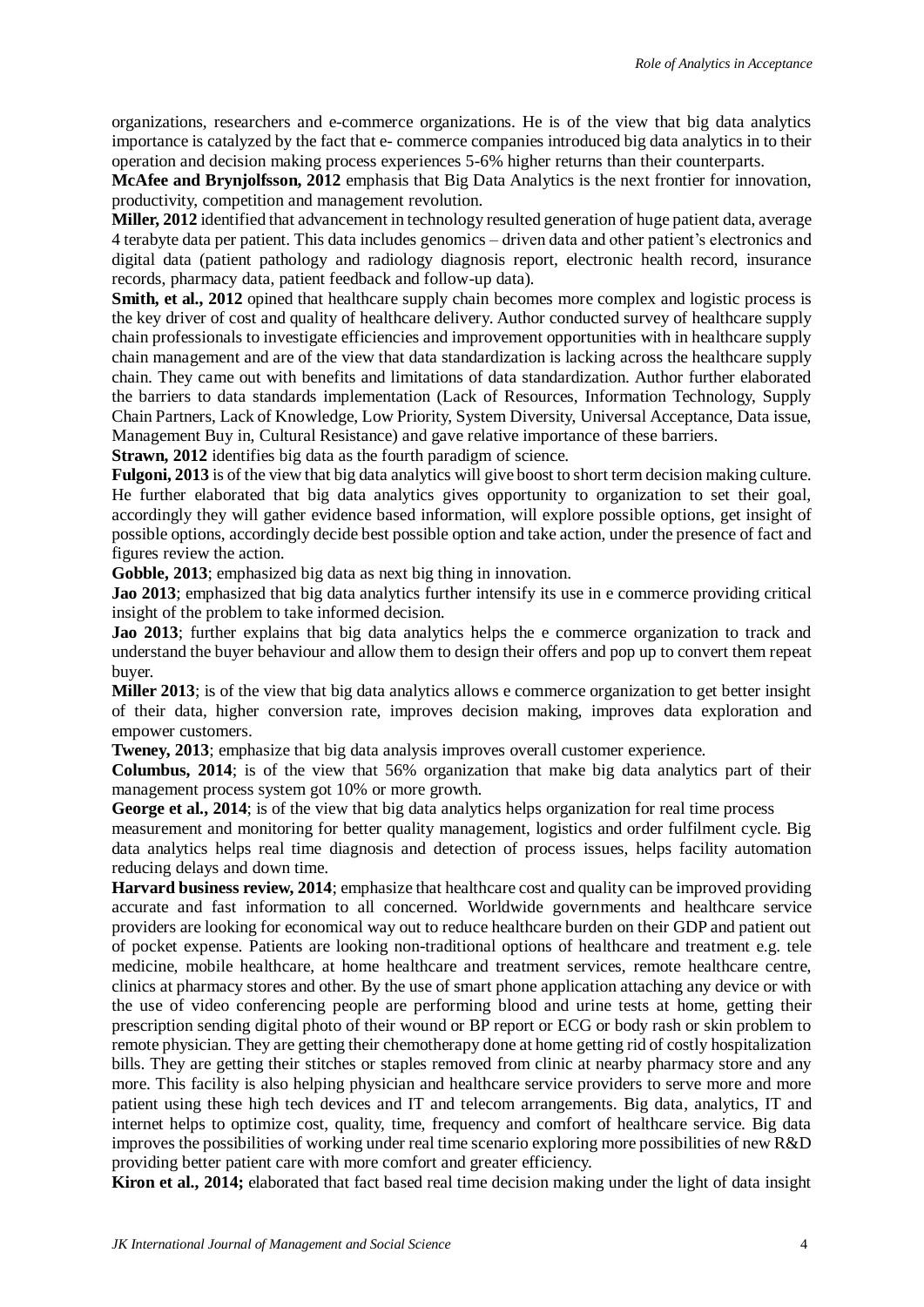and possible options and their timely review benefits helps 91% Fortune 1000 companies to invest in Big Data Analytics projects, 85% increase to last year.

**Winters- Miner, 2014** believed that predictive analysis is next revolution both in Statistics and Medicines.

**Dutta and Bose, 2015** elaborated that big data improves fraud reduction, supply chain innovations and implementation of just in time recommendations.

**Dutta and Bose., 2015**; visualized that big data analytics give detailed insight of the business problem and developed a culture of data driven decision making.

**Loebbecke and Picot, 2015**; emphasis that big data analytics improves organization growth by improving productivity, customer surplus and employment growth.

**Marr, 2015** emphasized that big data analysis not only improves profits and cut down waste. It has ability to predict epidemics, cure diseases, improve healthcare services, improves quality of life and reduces preventable death.

**Cheng et al., 2016**; is of the view that big data analytics helps organization to improve their decision making, customer relationship, risk management and operational efficiency.

### **FINDINGS AND CONCLUSION**

The findings of the above review conclude that good quality homogeneous data which can speak and hand shake in healthcare segment is the need of the hour. To get the advantage of Big Data Analytics, good quality homogeneous data is very basic requirement. Big Data Analytics can help healthcare organization in acceptance and implementation of E Commerce and vice versa. E Commerce in Healthcare will help healthcare organization to integrate their operations to generate standardize data. Flow of uniform data in healthcare organization will help healthcare organization to get mileage of Big Data Analytics, which intern allow healthcare organizations to work under real time scenario having indepth insight of present situation to predict future in more better and scientific manner. Big data and Analytics give critical insight to management, executives and managers and help them to take decision under real time scenario to achieve organizational goal and competitive advantages. Analytics fulfil every one requirement in the organization providing analytics information subject to their domain requirement to take fact based decision. It helps physicians, researchers, management, executives, service providers, insurance companies and other to evaluate, analyses and correlate ROI and performance analysis, disease management, patient segmentation, health plan analysis, multi resource planning, treatment outcome analysis, evidence based medicine, drug recall, track and trace of medical product, prevention of fraud and abuse, real time patient monitoring, determination of co-payment rates, prevention of claim rejection, process tracking and real time decision making and many more in more scientific and analytic way under real time scenario. To create more value in healthcare business executives are driving great push from big data by providing preventive care and many more. It helps healthcare service providers to track and manage healthcare more effectively, helps to improve patient care more efficiently, and helps to deliver more precisely in personalized manner.

#### **EXPECTED CONTRIBUTION OF THE STUDY**

Complexity and advancement in healthcare technology resulted generation of 4 terabyte data per patient which includes genomics – driven data and other patient's electronics and digital data (patient pathology and radiology diagnosis report, electronic health record, insurance records, pharmacy data, patient feedback and follow-up data). Healthcare organization has realized that Information democracy can be achieved with the help of Big Data analytics. Good quality homogeneous data can be generated with the implementation of e commerce in healthcare. Healthcare organization has realized that with the help of Big Data Analytics they can get the insight of every problem before taking any decision. Every decision will be taken under real time scenario accessing big data and analysis. Executives have understood the importance of big data and analytics tool. They under stood the importance of quantitative analytics and how these tool can give them edge over the other in achieving their goals of ROI, response time, providing real time access to their customers, better costing, quick service, better quality of service, involved service and many more. Under real time scenario you make customer, part of your decision making process and he feels involved, informed and satisfied. Healthcare organizations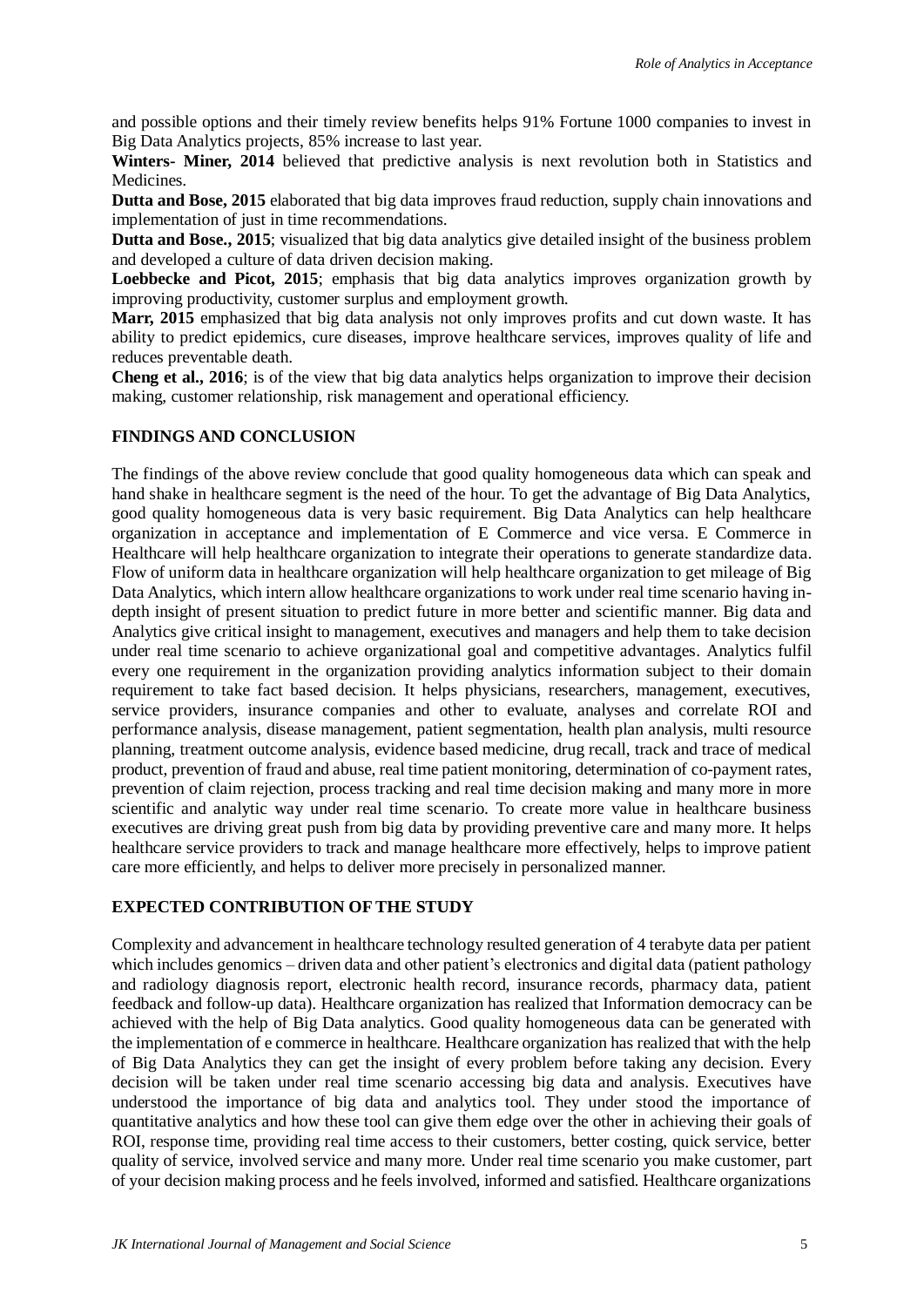have realized that Big Data Analytics helps to accept and implement E Commerce in healthcare organization which intern helps not only to improve profits and cut down waste. It has ability to predict epidemics, cure diseases, improve healthcare services, improves quality of life and reduces preventable death. Hence E commerce and Big Data Analytics in healthcare will help healthcare origination in achieving their goals of ROI, response time, providing real time access to their customers, better costing, quick service, better quality of service, involved service and many more.

## **REFERENCES**

- 1. Atreyi Kankanhalli1 & Jungpil Hahn1 & Sharon Tan1 & Gordon Gao2. (2016). Big data and analytics in healthcare: Introduction to the special section, 18:233–235.
- 2. Big Data Strategy Improved understanding through enhanced data-analytics capability, June 2013, Available a[t http://www.finance.gov.au/agict](http://www.finance.gov.au/agict)
- 3. C. Gadalla, A Technical Guide to Leveraging Advanced Analytics Capabilities from SAP, Available at: <http://www.slideshare.net/SAPanalytics/bi2015-charles-gadallatechguideleveraginganalytics>

4. Cheng, S., Zhang, Q. and Qin, Q. (2016), "Big data analytics with swarm intelligence", Industrial Management & Data Systems, 646-666.

5. Cortada, J.W., Gordon, D., & Lenihan, B. (2012). The value of analytics in healthcare: from insights to outcomes. IBM Global Business Services, Life Sciences and Healthcare, Executive Report.

6. Dutta, D. and Bose, I. (2015), "Managing a big data project: the case of Ramco Cements Limited", International Journal of Production Economics,. 293-306.

7. Davenport, T. H. (2006). Competing on Analytics. Harvard Business Review. Retrieved from http://hbr. org/2006/01/competing-on-analytics/ar/1

8. Davenport, T. H. (2010). The New World of Business Analytics. Retrieved from http://www.sas.com/ resources/ Asset/IIA\_NewWorldofBusinessAnalytics\_March2010.pdf

9. Fulgoni, G. (2013), "Big data: friend or foe of digital advertising,? Five Ways Marketers Should Use Digital Big Data to Their Advantage,. 372-376.

10. Gartner. (2011). Gartner says solving 'Big Data' challenge involves more than just managing volumes of data. STAMFORD, Con. [http://www.gartner.com/newsroom/id/1731916. Accessed 1 Dec 2015.](http://www.gartner.com/newsroom/id/1731916.%20Accessed%201%20Dec%202015)

11. George, G., Haas, M.R. and Pentland, A. (2014), "Big data and management", Academy of Management Journal,. 321-326.

12. Gobble, M.M. (2013), "Big data: the next big thing in innovation", Research Technology Management,64- 66.

13. "How Big Data Impacts Healthcare", Harvard Business Review, 2014, Available at: [https://hbr.org/resources/pdfs/comm/sap/18826\\_HBR\\_SAP\\_Healthcare\\_Aug\\_2014.pdf](https://hbr.org/resources/pdfs/comm/sap/18826_HBR_SAP_Healthcare_Aug_2014.pdf)

14. Marr, B. (2015). How big data is changing healthcare. [http://www.forbes.com/sites/bernardmarr/2015/04/21/how-big-](http://www.forbes.com/sites/bernardmarr/2015/04/21/how-big-%20data-is-changinghealthcare/print/.%20Accessed%201%20Dec%202015) data-is-changinghealthcare/print/. Accessed 1 [Dec 2015.](http://www.forbes.com/sites/bernardmarr/2015/04/21/how-big-%20data-is-changinghealthcare/print/.%20Accessed%201%20Dec%202015)

15. Manyika, J., Chui, M., Brown, B., Bughin, J., Dobbs, R., Roxburgh, C. and Byers, A.H. (2011), Big Data: The Next Frontier for Innovation, Competition, and Productivity, McKinsey Global Institute, San Francisco, CA.

16. Marketsandmarkets.com (2012, November). Healthcare Analytics & Medical Analytics Market (Predictive Modelling, Clinical Analytics, Financial Analytics & Others) - Trends &Global Forecasts to 2017. Retrieved from [http://www.marketsandmarkets.com/Market-Reports/healthcare-data-analytics-market-](http://www.marketsandmarkets.com/Market-Reports/healthcare-data-analytics-market-%20905.html) 905.html